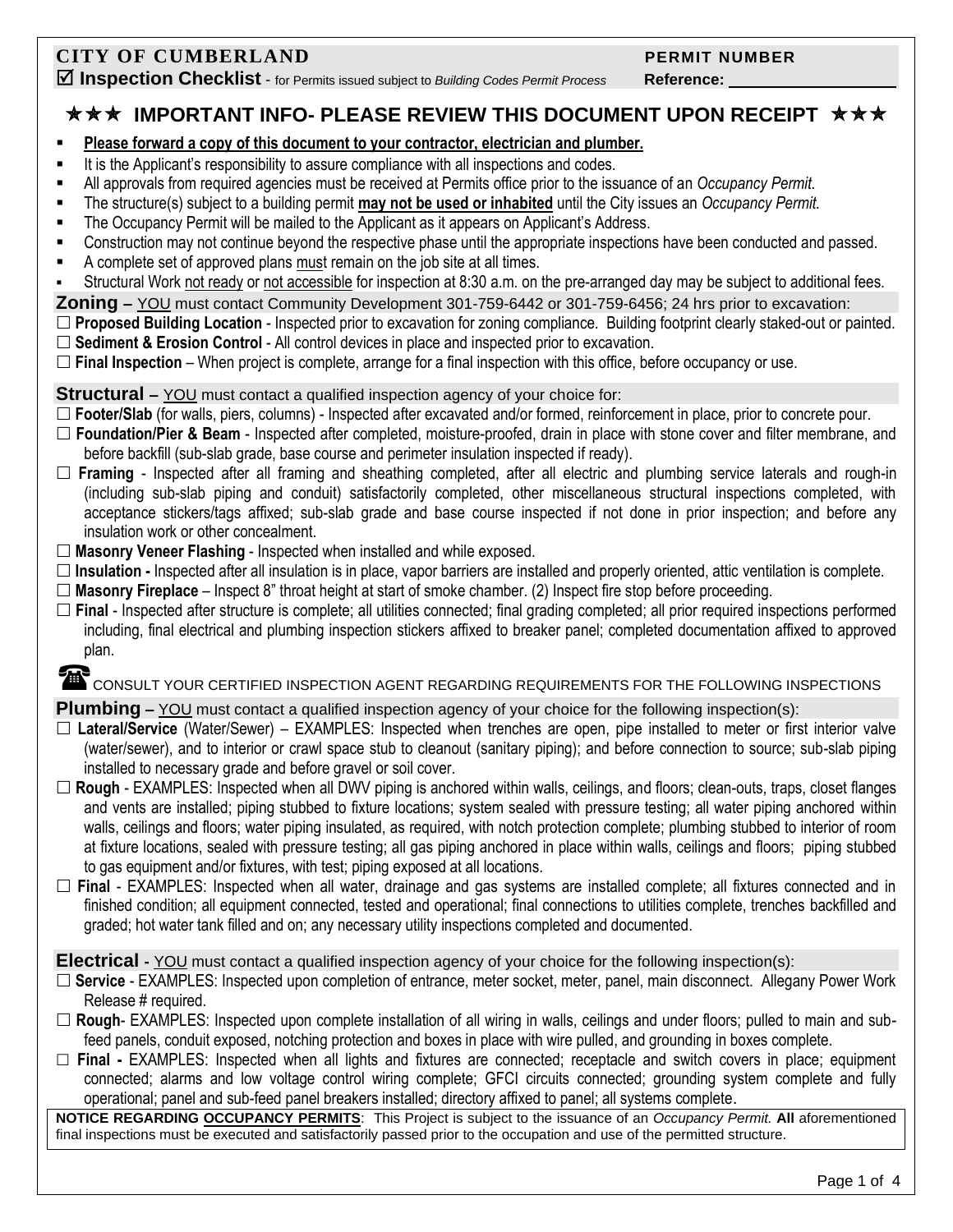# *STANDARD CONSTRUCTION PLAN ADDENDUM – 2018 BUILDING CODE*

#### **Codes Adopted by Reference**

The following codes govern construction within the City of Cumberland

The Maryland Building Performance Standards (MBPS), as prescribed in COMAR 05.02.07.

- **2018 IBC** International Building Code
- **2018 IMC International Mechanical Code**
- 2017 NEC National Electrical Code
- 2018 IECC International Energy Conservation Code
- 2012 International Green Conservation Code
- 2018 National Standard Plumbing Code (illustrated with the Dept. of Labor Licensing and Regulation modifications)
- National Fuel Gas Code, ANSIZ223.1, NFPA 54,2018 Edition
- 2018 NFPA 101 Life Safety Code (with State Fire Marshal modifications)
- Maryland State Fire Prevention Code
- ADA Americans with Disability Act
- ANSI A117.1-2009 Handicap Access Code
- Maryland Accessibility Code

#### **Maryland Amendments to International Residential Code**

**R303.6.1**: Light activation. The control for activation of the required interior stairway lighting shall be accessible at the top and bottom of each stairway without traversing any risers. The illumination of the exterior stairways shall be controlled from inside the dwelling unit.

**R310.1**: Emergency escape and rescue required. Every sleeping room shall have at least one openable emergency escape and rescue window or exterior door opening for emergency escape and rescue.

**R311.7.4**: Treads and risers. The maximum riser height shall be 7-3/4 inches (196 mm) and the minimum tread depth shall be 10 inches (254 mm).

**R311.10.3**: Landings at Doors. There shall be a floor or landing on each side of each exterior door.

**R311.7.7**: Handrails. Handrails shall be provided on at least one side of stairways consisting of four or more risers (three or more risers per City Housing Code Ordinance #3597). Handrails shall have a minimum height of 34 inches (864 mm) and a maximum height of 38 inches (965 mm) measured vertically from the nosing of the treads.

**R302.4.2**: Membrane penetrations. Membrane penetrations shall comply with Section R302.4.1. Where walls are required to have a fire resistance rating, recessed fixtures shall be installed so that the required fire resistance rating will not be reduced.

**12-24, 25-32, & 33-42**: Related to mechanical, plumbing and electrical systems are not within the scope of MBPS. State law governing these areas are set forth in Business Regulation Article, § 9A-205; the Business Occupations and Professions Article, Title 12, Annotated Code of Maryland; and Article 38A, § 3 and §§ 58—66, respectively.

#### **City of Cumberland Amendments to International Residential Code**

**R301.2(1)**: Table-Climatic and Geographic Design Criteria.

|                      |                                     |                                            | Subject To Damage From: |                                     |                      |                       |                          | Ice                                     |                               |                          |                                     |
|----------------------|-------------------------------------|--------------------------------------------|-------------------------|-------------------------------------|----------------------|-----------------------|--------------------------|-----------------------------------------|-------------------------------|--------------------------|-------------------------------------|
| Roof<br>Snow<br>Load | Wind<br>Speed <sup>e</sup><br>(mph) | Seismic<br>Design<br>Category <sup>g</sup> | Weathering <sup>a</sup> | Frost<br>∟ine<br>depth <sup>b</sup> | Termite <sup>c</sup> | Decay <sup>d</sup>    | Winter<br>Desian<br>Temp | Shield<br>Under-<br>layment<br>Required | Flood<br>Hazards <sup>h</sup> | Air<br>Freezing<br>Index | Mean<br>Annual<br>Temp <sup>k</sup> |
| <b>See</b><br>Page   | <b>See</b><br>Page 3                | ◡                                          | <b>Severe</b>           | 36"                                 | Moderate<br>to Heavy | Slight to<br>Moderate | 12                       | Yes                                     | 1988                          | 1000                     | 50                                  |

**R301.4**: All exterior decks require a 60 lbs./sf minimum uniformly distributed live load design.

#### **Inspections are the responsibility of the applicant:**

| Electrical | Plumbing | Structural         |
|------------|----------|--------------------|
| Service    | Lateral  | Footer             |
| Rough(1)   | Rough(1) | Foundation/Framing |
| Final(2)   | Final(2) | Insulation/Final   |

 (1) must be satisfactorily *passed* prior to framing inspection

(2) must be satisfactorily *passed* prior to final structural inspection

 Electrical and plumbing trade inspections will be conducted by a certified inspection agency. One set of approved construction drawings shall remain at the job site and accessible for review at all times. All inspection reports shall be submitted to the Department of Community Development prior to the request for the issuance of an *Occupancy Permit.*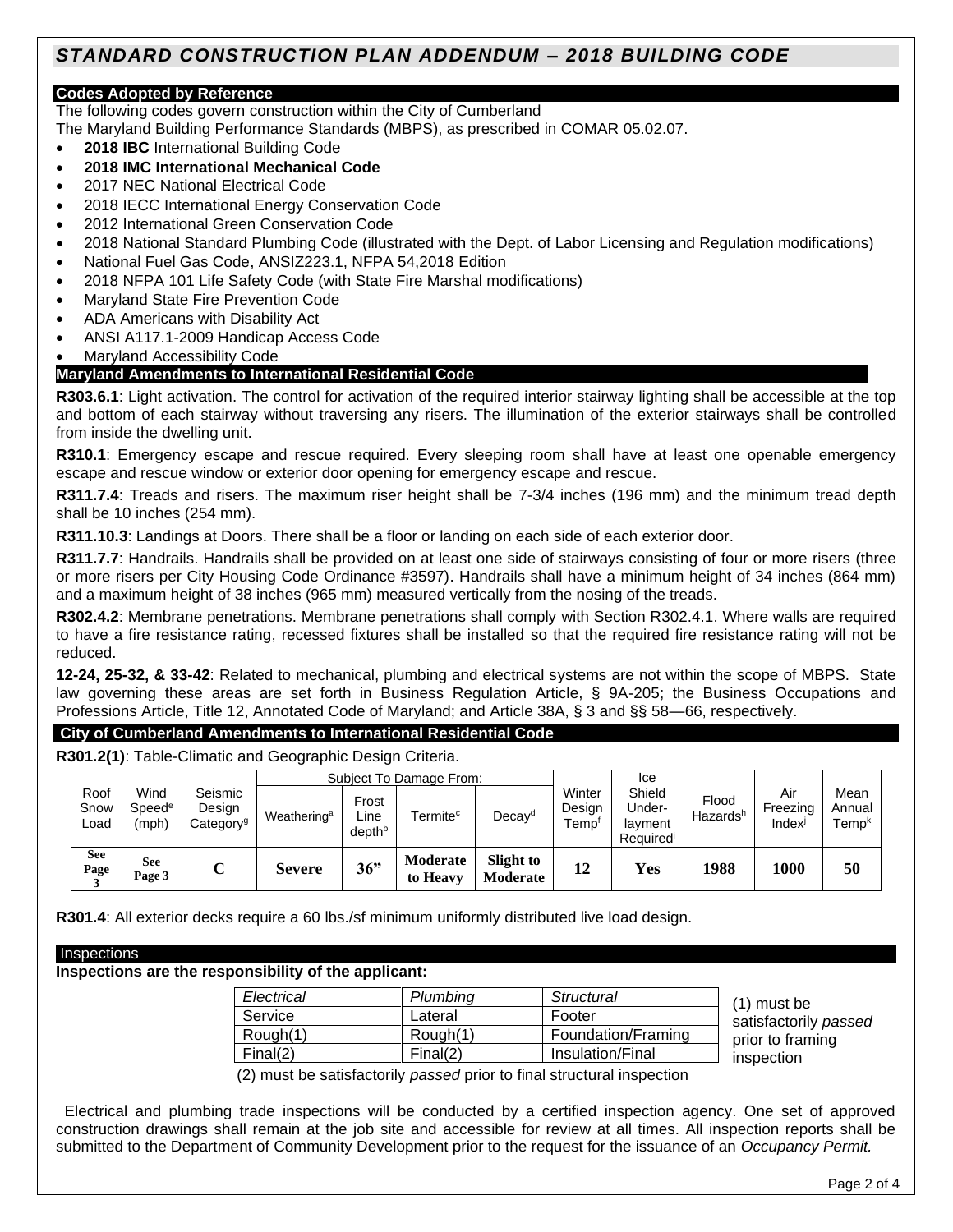# **STANDARD CONSTRUCTION PLAN ADDENDUM – 2018 BUILDING CODE**

#### **G E N E R A L**

- (1) All construction shall be completed in conformance with the City of Cumberland Building Code.
- (2) All applicable inspection shall be conducted in conformance with [ **X** ] City [] County and State Law.
- (3) The Addendum **is not** inclusive of all building regulations adopted by City of Cumberland, Allegany County, Maryland. In the event of conflict between this *Addendum* and the *City of Cumberland Building Code*, the *Code* shall prevail
- Footer depth: 36" below final grade.
- Footer thickness: Minimum 6" \***.**
- Footer projections: Maximum **-** Equal to thickness of footer.
	- Minimum **-** No less than 2".
- Excavation for low footings parallel with higher footings shall not invade the higher footer under-space as defined by a line declining 30° from bottom of top footing edge, unless adequate lateral support is provided for material underneath the higher footing.
- Damp-proofing and a drainage system (footer drains) shall be required around all habitable space below grade.
- Drainage system requires perforated pipe below habitable space to be protected. The perforated pipe shall be surrounded by stone; 2" under and 6" over pipe, and with stone extending to 12" beyond footer and covered with permeable membrane.
- Unbalanced fill height is the vertical distance from finished grade outside a foundation wall to the surface of the concrete floor inside. The allowable height of backfill is determined by the size and type of foundation. Limitations for unbalanced fill for concrete and masonry foundations are set forth by *IRC* Table R404.1.2(1) and varies with the soil types as described in *IRC* Table R401.4.1. Walls may be reinforced to modify these limits.
- Anchor bolts shall be placed 6' on center and within 12" from ends of plates; anchor straps per manufactures specifications.
- Finished grade shall be vertically separated from top of foundation by a minimum of 6", with the exception of brick where the value may be reduced to 4". Finished grade is required to slope away from foundation at the rate of 6" in 10' (5%), or a swale or drainage trench shall be provided.
- Crawlspace foundations shall have ventilation equal to 1sf for each 150sf of floor area; if 6 mil. poly vapor barrier is used, the vent requirement is reduced to 1sf for each 1500sf. of floor area. An 18" x 24" (min.) access hole shall be provided. For crawlspaces, minimum clearance height from grade-to-floor is 18", grade-to-beam is 12".
- All buildings shall comply with the *International Energy Conservation Code 2015 (IECC)*: Practical applications: Ceilings - R-49; Walls - R-20, or R-13 in the wall cavity plus R-5 continuous exterior insulation or insulated siding; Floors - R-19.
- The ground snow loads (Pg) to be used in determining the design snow loads for roofs are given in IBC, Figure 1608.2 and IRC, Figure R301.2.3. However, the design roof load shall not be less than that determined by IBC Section 1607.

For uniformity, minimum flat-roof design snow loads (Pf) and minimum ground snow loads (Pg) are to be used for various localities within Maryland as follows:

| <b>LOCAL ENFORCEMENT</b>                                                                                          | <b>FLAT-ROOF DESIGN</b> | <b>GROUND</b>   |  |  |  |  |
|-------------------------------------------------------------------------------------------------------------------|-------------------------|-----------------|--|--|--|--|
| <b>AGENCIES</b>                                                                                                   | SNOW LOADS - Pf         | SNOW LOADS – Pg |  |  |  |  |
| Garrett and Allegany                                                                                              | 40 psf                  | $55$ psf        |  |  |  |  |
| NOTE: The design snow loads for different types of roofs or conditions, shall be determined in accordance with    |                         |                 |  |  |  |  |
| IBC (Ref: § 1608.1), IRC (Ref: § R301.2.3) and by using the above corresponding values of ground snow loads (Pg). |                         |                 |  |  |  |  |

 For uniformity, the structure shall be designed to resist wind loads considering the following minimum values: (1) Basic Wind speed V3S-3 second gust (mph) (Ref: IBC § 1609.3, IRC § R301.2.1).

Allegany County. . . . . . . . . . . . . . . . . . . . . . . . . . . . . . . . . . . . . . . . . 90 mph

- (2) Wind Importance factor Iw Based on Building Occupancy Category (Ref: IBC Table 1604.5) Type I and II . . . . .. . . . . . . . . . . . . . . . . . . . . . . . . . . . . . . . . . . . . . . 1.00
- (3) Height and Exposure Adjustment coefficient (Ref: IBC § 1609.4 and IRC Table R301.2(3).
	- Based on Wind Exposure Category C and Mean Roof Height 30' . . 1.4
- NOTE: (1) The higher design loads will be applicable if:
	- (i) the building is to be located in the site with Wind Exposure Category D, or
	- (ii) the mean roof height is more than 30', or
	- (iii) the building Category is Type III or IV.
	- (2) IBC § 1609.1.2 and IRC § R301.2.1.2 require glazed opening protection for buildings located in wind-borne debris regions (Ref: IBC § 1609.2 and IRC § R202).
- The design and construction of buildings located in flood hazard areas as established by the local enforcement agencies, including flood hazard areas subject to high velocity wave action, shall be designed and constructed in accordance with ASCE 24. (Ref: IBC § 1612.3 and 1612.4, IRC § R322)
- Guardrails are required where the platform or floor is more than 30" above the floor or grade below. Guardrails shall be at least 36" in height and have intermediate rails or ornamental closures which do not create a ladder effect or